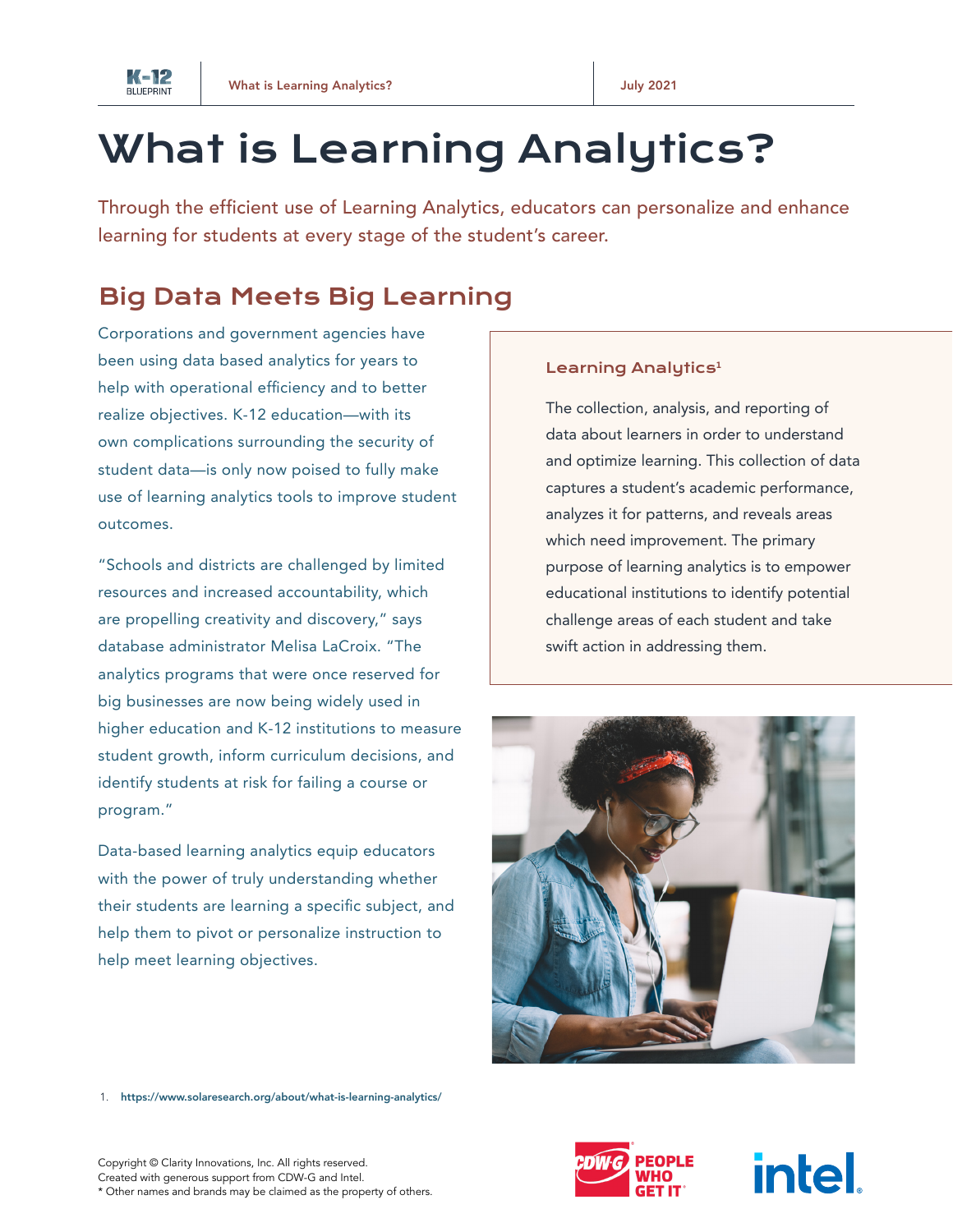| <b>BLUEPRINT</b> |  |
|------------------|--|

| <b>Learning</b><br><b>Analytics</b>                                                                                     |                  |                                                            |
|-------------------------------------------------------------------------------------------------------------------------|------------------|------------------------------------------------------------|
| Personalised Learning                                                                                                   | <b>ACTION</b>    | New evidence-based policies<br>and programs introduced     |
| Plans are created<br>Data analysis reveals trends,<br>patterns and insights<br>Teacher views aggregated<br>student data | <b>INSIGHT</b>   | Analysed data drives<br>decision making                    |
|                                                                                                                         | <b>ANALYTICS</b> | Data is analysed and correlated                            |
|                                                                                                                         | <b>METRICS</b>   | Establish student baseline data<br>in each learning domain |
| Student assessments,<br>bio data, performance<br>tracking                                                               |                  |                                                            |
|                                                                                                                         | <b>DATA</b>      | Raw data is generated                                      |
|                                                                                                                         | <b>OPINION</b>   | Non-evidence basd<br>decision making                       |

### Making Smarter Decisions, Faster

A detailed learner analytics report can help educators to identify specific learning patterns and design more effective teaching plans. Learning analytics can also:

• Highlight Students Requiring Added Support plus some text

Data insights help teachers identify students who may be falling behind academic expectations, and indicate the need for extra attention.

• Register Student Engagement Analytics can register the time students spend on coursework and understand whether they are truly engaging with the content. This allows educators to customize learning plans tailored to student strengths and challenges, resulting in greater student immersion.

- Measure and Compare Student Performance Learning analytics provides a complete view of a student's performance throughout the year, allowing educator's to respond with an appropriate action plan.
- Redesign Courses If Required Student analytics reports can provide the insight necessary for educators to either modify teaching or rethink course modules to enhance the learning experience of the students.